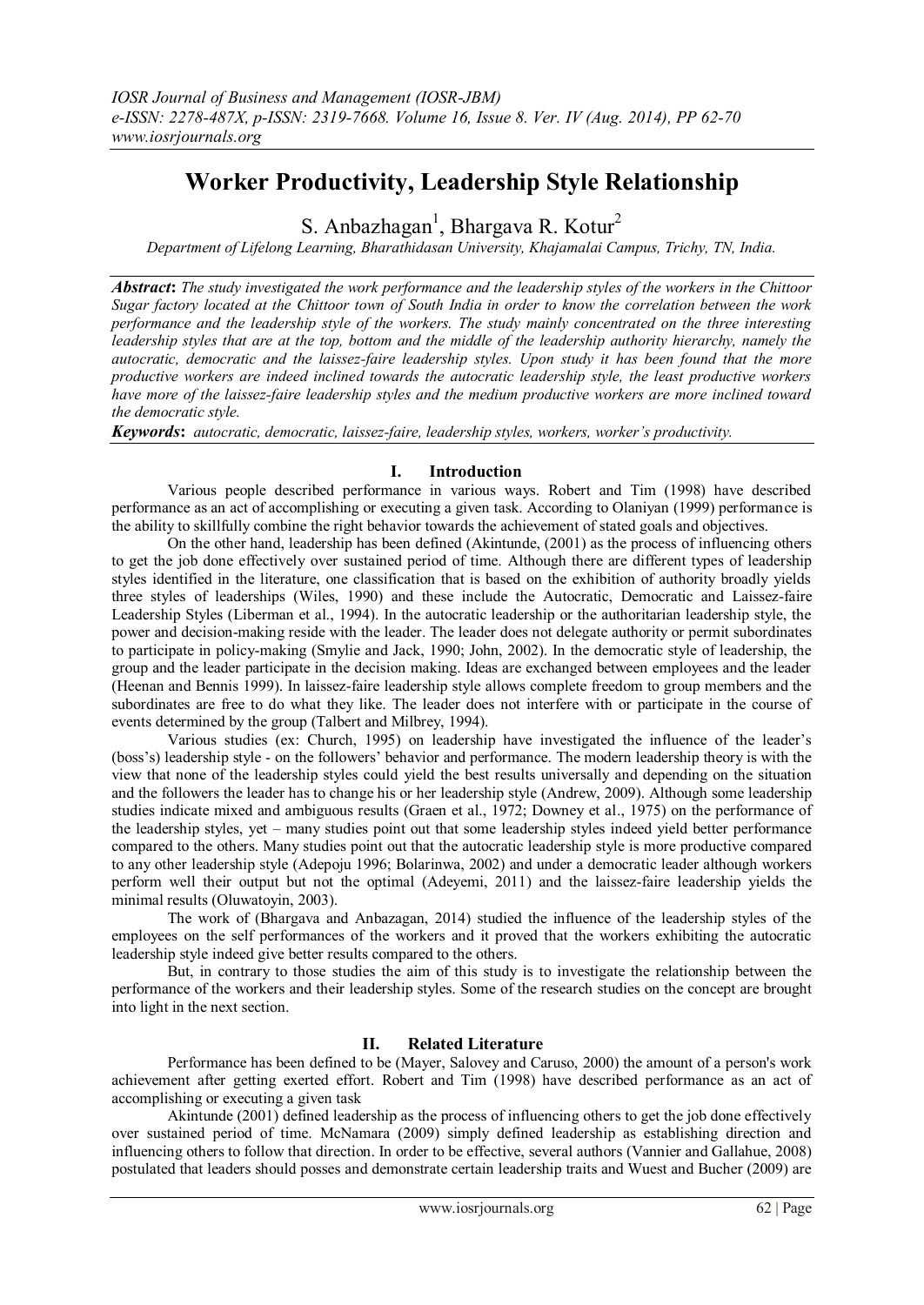also with the same opinion. This implies that the effectiveness and efficiency are the result of the leadership traits in an employee. Horine (2009) and Akintunde (2001) are also with the same opinion that the performance is the result of certain leadership traits. There are many are studies which confirm the existence of a relationship between leadership style and performance, although the correlation between leadership styles and the performance is not as straightforward as it might appear.

Studies on leadership styles and performance found out that there are positives associations, negatives associations and no linkages between these two variables. The studies of (Adepoju 1996; Bolarinwa, 2002) also indicate significant relationship between autocratic style of leadership and the job performance of teachers in certain situations. Another work by the researcher Church (1995) confirmed that leadership style of managers at the workplace directly affects worker"s performance. Yousef (2000) made a review of the studies and came to the conclusion that the results are "not entirely consistent" and "inconsistent". Positive associations between leadership styles and performance variables were found out of the studies of the authors: Dawsan et al.(1972); Swanson and Johnson (1975); Euske et al. (1982); Euske and Jackson (1980).

Negative associations between leadership styles and performance variables were discovered by Pritchard and Karasick (1973); Sheridan and Vredenburgh (1978); Hampton et al. (1986); Yousef (2000).

Some other studies showed that there is no link between leadership styles and performance: Lowin et al. (1972); Graen et al.(1972); Downey et al.(1975); Weed et al.(1976); O"Reilly and Roberts (1978); Sheridan and Vredenburgh (1978). The studies of (Dolatabadi and Safa, 2010) on the banking sector indicate that leadership styles in fact influence the performance of the employees.

The work of [Oladipo Kolapo Sakiru et al., 2013] reveals that - there exists a significant linear relationship between worker performance and transactional leadership and no significant linear relationship between worker performance and transformational leadership. The findings of the research by [Paulus, Seta and Baron, 1996] , and [Ristow, Amos and Staude, 1999] claim that worker performance is going to be characterized by high amounts of transformational leadership. The research work by [Golden and Dornheim, 1998], [Stein and Book, 2000 ] and [Yukl, 1998] indicate an optimistic relationship between the worker performance and leadership.

Contrary to the many studies that investigated the influence of the leadership styles on the performance, the aim of this study is to investigate the correlation between the performance and leadership styles of the workers. There are no quit a lot of research studies on this concept but, only a few are available on this and some of them are listed before.

# **III. Problem and Objectives**

Concerning the autocratic, democratic and laissez-faire leadership styles, there is no known research work on the correlation between the worker's performance and the employee's own leadership styles, especially in the Chittoor sugar factory located at the Chittoor town of south India. Therefore, the aim of this study is to investigate and explore such relationship. Consequently, the research problem is defined as follows.

### **To study the correlation between the Worker's productivity and worker's Leadership Styles in the Chittoor Sugar factory, located at the Chittoor town of Andhra Pradesh, South India**.

Naturally, the broad objectives of this research study could be narrowed down to: 1) finding the performance levels of the workers 2) finding the different Leadership Styles of workers 3) To study the correlation between the performance of workers and their concerned leadership Styles.

# **IV. Leadership Styles Studied**

The basic styles of leadership having been discussed above, for the purpose of this study, only the last three leadership styles are taken into account. The leadership styles chosen for this research study are: 1) Autocratic (authoritative) leadership style 2) Democratic leadership style and 3) Laissez-fair leadership style.

# **4.1 Reasons for choosing the above styles**

The reason behind choosing the above said leadership styles for this study are discussed below:

a) The chosen leadership styles – the **autocratic, democratic and laissez-faire** leadership styles fall at the top, the middle and the bottom in terms of exerting authority in the spectrum of the leadership styles. The autocratic leadership style is the one that has the maximum control on the group members, exerting peak levels of authority. The sub-ordinates have nothing to share with their leader and their opinions are not cared for. Just they are followers. The laissez-fair leadership has the minimal or no authority on its group members, giving full freedom to the group. The democratic leadership comes in between these two exerting a balanced authority on its group members. It gives freedom to the group members as well controls them too.

Naturally, it is interesting to study these three leadership styles and this is one of the reasons for choosing these three leadership styles in this research study.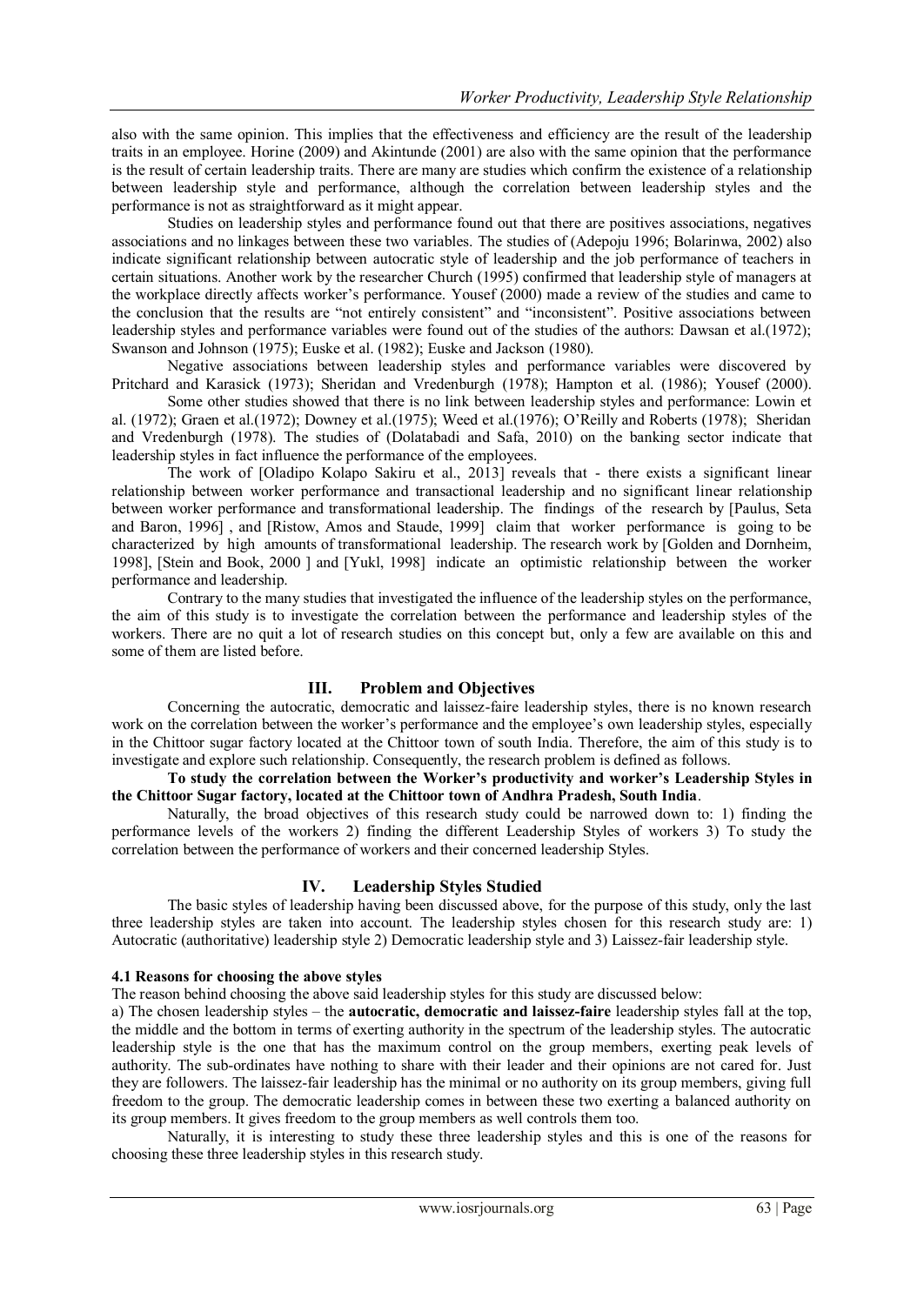b) Another reason for selecting these three styles for this study is this: According to sociology, the group psychology has an impact on all the group members too. The group members will acquire certain characteristics of the group without being aware of them.

India is a democratic country and naturally we can expect from the above sociology theory that the individuals in India will acquire the democratic characteristics more or less. Hence, it is postulated that the democratic traits should be exhibited by many people than any other leadership trait. So, the democratic leadership style is included in this study.

c) The other styles, notably transformational and transactional – have been extensively studied by various researchers in different studies throughout the world. Hence, the other leadership styles were not considered for this study.

d) The questionnaires to test all the leadership styles are very costly and are not within the affordable reach of the researcher. This too is one amongst the reasons for the researcher to confine the study only to the selected three leadership styles.

# **V. Research Methodology**

This is mainly survey research. This proposed research involves empirical testing of the data collected from the workers in the factory. This research establishes nothing at all quantitatively.

#### **5.1 Research Universe and Sample**

This research is focused on the Sugar factory at Chittoor town in the state of Andhra Pradesh, south India and the mother tongue of the local people is Telugu, a South Indian language. The population or universe represents the entire group of units which is the focus of the study and the firm under study employs 652 employees of whom around 36 employees hold a supervisory role.

The sample size of the research comprised 127 of the 653 workers and 16 of the 36 supervisors. The sample of 127 workers at the firm, were randomly selected (chosen) by the researcher at the firm. The researcher placed no requirements on the workers while taking the samples.

#### **5.2 Data Collection**

Two questionnaires, one is the leadership styles assessment version and the other one is performance assessment version – were used to collect data. The leadership respondents (workers) were requested to complete the leadership questionnaire by scoring each individual question on a scale from 1 to 5. Similarly, the performance questionnaire was given to those identified as raters of the leaders, the supervisors or managers of the employees. The rater respondents were requested to complete the questionnaire by scoring each individual question on a scale from 1 to 5.

The leadership questionnaire was distributed to the employees by meeting them personally and especially during the time of lunch breaks of the firm. Each employee was given a time of half an hour for filling out the leadership questionnaire. The researcher collected the questionnaire personally from each employee, once it had been completed. The performance questionnaire was filled by the supervisor or manager of the worker having completed the leadership questionnaire.

While the respondents answer the questionnaire, if they find any difficulty or ambiguity the researcher attended them to solve their problem and got the needed data. Each rater was allowed a period of half an hour for the completion and return of the questionnaires.

Another important point is that, majority of the workers are not good at English language. So, both the questionnaires involved in this study were translated in to the mother tongue of the workers, the **Telugu**  language so that to make their task easier. In this way the need data was collected from the firms by the researcher personally present with the respondents and this data collection took a period of over a month.

In order to confirm the leadership styles of the workers based on the results of the leadership questionnaires, personal interviews were conducted with employee union members and leaders. After this it has been found that, the questionnaire predictions are in compliance with the information gathered from the interviews. So, this is another proof that the leadership questionnaire data is valid and reliable.

#### **5.3 Employee Performance Instrument**

The second variable, employee performance, was captured and recorded using the **Performance Questionnaire** of the **University of the Fraser Valley** employee services performance appraisal questionnaire. The rating describes the employee's performance on each item and the evaluation scale has five (5) possible ratings, as follows. Each performance appraisal factors is measured using the scale of; 1-5. The relative meaning of the numbers from 5 to 1 is given as: **Excellent** - performance is consistently above acceptable performance levels, **Good** - performance is occasionally above acceptable performance levels and otherwise meets acceptable performance levels, **Satisfactory** - performance consistently meets acceptable performance levels, **Sometimes**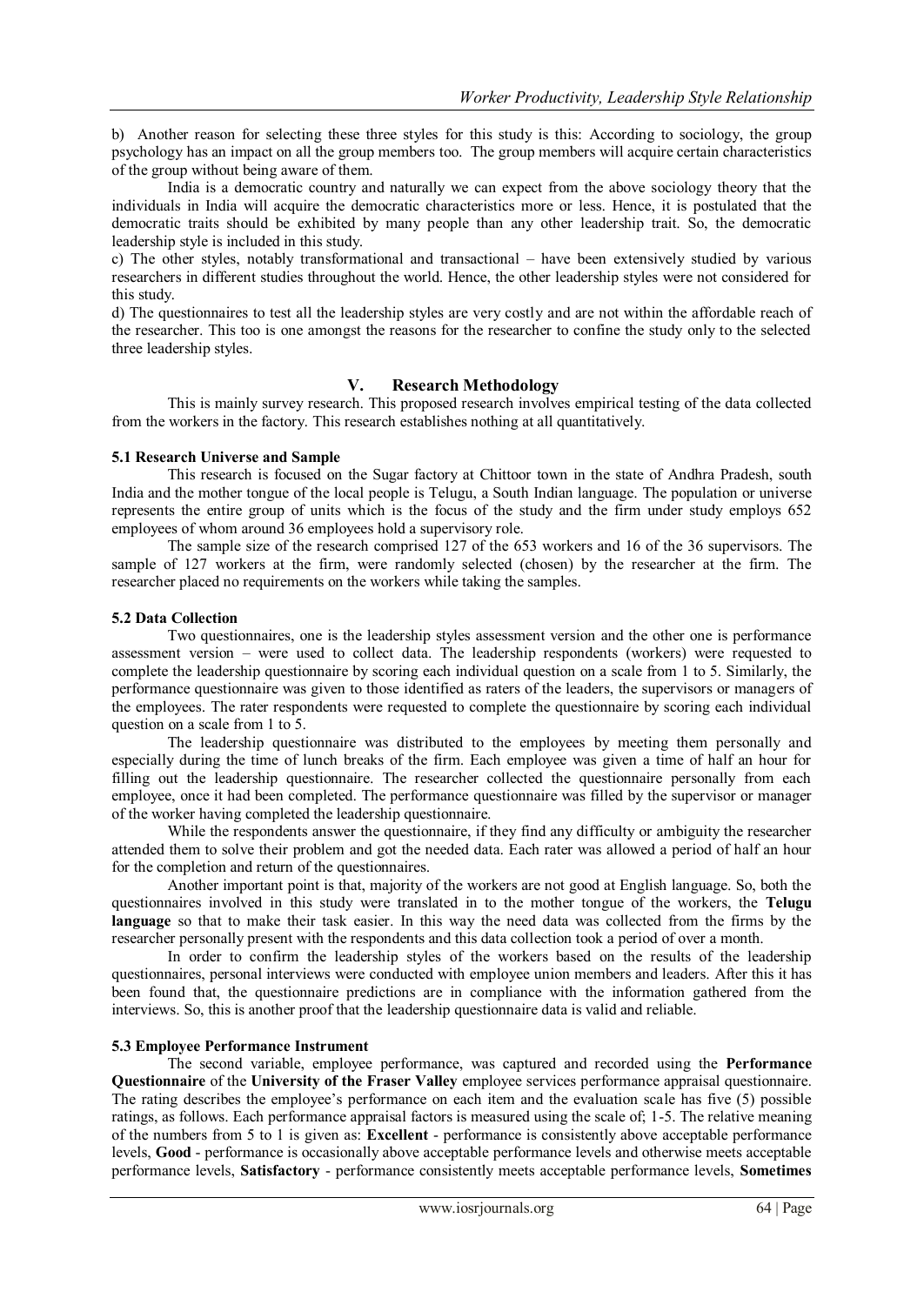**unsatisfactory** - performance is occasionally below acceptable performance levels but otherwise meets acceptable performance levels and **Unsatisfactory** - performance is consistently below acceptable performance levels.

The supervisor or manger of the respective employee who filled the leadership questionnaire should respond to this performance questionnaire, judging the performance of his/her subordinate (leader).

Following this a total scores is calculated for each employee. Then that score is calculated on the scale of five again and this final score will indicate the performance of the employee, as given in the above description. Each of the 112 workers performance appraisal scores, gathered from the performance appraisal questionnaire was analyzed using the SPSS.

# **5.4 Reliability and Validity of the Performance Questionnaire**

This performance appraisal instrument is a component of the Institute, **University of the Fraser Valley's** larger performance management system. The performance management system embraces the firms stated values and seeks to ensure fairness, objectivity and consistency, while allowing sufficient flexibility to create the appropriate climate for positive interaction, communication and feedback regarding performance. Management of employees' performance is embedded in effective management processes and based on the following five processes: planning for performance, compacting, managing performance, measuring performance, and developing and encouraging performance.

This performance management system was designed more than ten years ago and has been continuously used through years and each employee under goes one performance appraisal a year in the respective departments of the university. The latest revision to the instrument was done in the year 2011 August. The performance appraisal instrument consists of a number of performance areas, with key performance indicators such as: job outputs, people management (including supervision and leadership); interpersonal relationships, communication skills, intra-personal relations and punctuality beyond other factors according to the website of the employee services department of the University of the Fraser Valley.

All performance management matters are documented in the employee services department of the university and this instrument has been proven to exhibit good results on the performance of the employees at the university since its inception, according to the **university website**.

# **5.5 The Leadership Questionnaire**

Two data collection instruments were used in this research study. The **Leadership Questionnaire** of the **Sage Publications** was used to determine the leadership style and potential of the employees

The questionnaire contains 18 statements that identify and measure the key aspects of leadership behavior and each statement in the questionnaire relates to either transactional or transformational or laissezfaire leadership factors. The respondent is required to judge how frequently the behavior described in the statement is exhibited by him/her.

The Questionnaire uses a scale of 1 to 5, with the five numbers representing the following meanings of the behavior described in the statements. The choice of "1" indicates – **Strongly Disagree,** The choice of "2" indicates – **Disagree**, The choice of "3" indicates – **Neural,** The choice of "4" indicates – **Agree** and The choice of "5" indicates - **Strongly agree.**

The leadership questionnaire had to be completed by the worker. In the questionnaire, the worker has to answer the questions that describe his/her own leadership style.

# **5.6 Reliability and Validity of the Leadership Questionnaire**

When evaluating or formulating a specific instrument, reliability and validity are two of the most important aspects to be considered (Booth, 1995). Reliability and validity are the criteria used to assess whether the research provides a good measure (Whitelaw, 2001). Reliability refers to the dependability of a measurement instrument, that is, the extent to which the instrument yields the same results on repeated trials (Babbie and Mouton, 2001). I.e., it is concerned with the consistency of the particular instrument, while validity is concerned with systematic or consistent error. There are three fundamental methods that are accepted for assessing the reliability of a measurement scale: test-retest, internal consistency and alternative forms (Booth, 1995). The foremost ways to estimate the validity of the measurement are content validity, concurrent validity and construct validity (Booth, 1995).

The **Leadership Questionnaire** has been tested for reliability and validity in a number of settings, as stated in the official website of the **sage publications**. The reliability of the instrument has also been proven on many occasions through test-retest, internal consistency methods and alternative methods.

The Sage Publication"s leadership questionnaire is also a standardized tool. It is valid and reliable and has been used extensively worldwide. It has proven to be a strong predictor of leader performance across a broad range of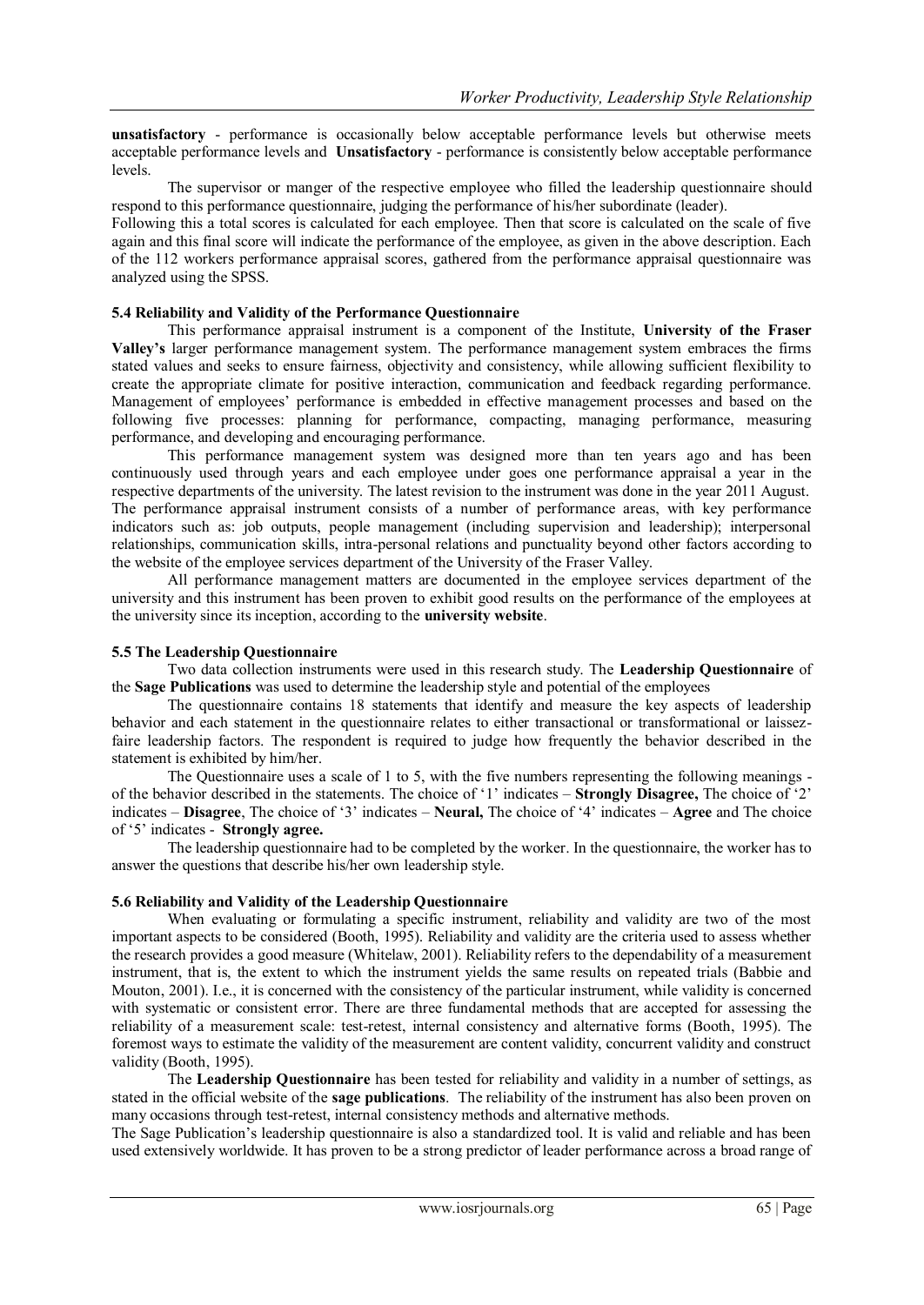organizations. Hence it has been concluded that the chosen questionnaire was reliable and valid for use in the present research.

#### **5.7 Data Capturing**

Once all the questionnaires were collected by the researcher, the researcher coded the gathered data as needed for the study. These scores were then captured by the researcher into a Microsoft Excel spreadsheet for SPSS analysis. These scores were then imported into SPSS for analysis. The data analysis will be discussed in the later sections.

#### **5.8 SPSS Analysis**

The data was presented in a manner that allowed for easy analysis and testing using the Statistical Product and Service Solutions (SPSS). Once the data was imported into a SPSS spreadsheet, from the Microsoft Excel spread sheet, the researcher proceeded to calculate the necessary leadership scores as per the respective scoring keys provided along with the questionnaires, by the respective organizations.

The cross tabulations were derived from the SPSS tool, for the different cases as needed in the study. Once this is done statistical tests were done depending on the need of the research problem and these different tests are included in the section under analyses.

# **VI. Ethical Considerations**

All the ethical rules of the research participants, has been met in this research study. Bless and Higson Smith (2000), state the main rules as: a) voluntary participation b) the right to privacy c) Freedom and d) Anonymity and Confidentiality.

Even if the employees are willing, the organization might not permit for data collection. The organization concerned, though willing to permit the researcher, it might not permit in practice, fearing that the researcher might waste the valuable time of their employees, during the working hours of the organization. After all, it is not the obligation of organizations to allow the researchers to experiment on their employees!

But, luckily in the present study, the concerned firm was very favorable to the researcher allowing him to collect the data from the worker. The managers of the firm permitted to collect the data strictly for the research purposes only upon the condition that the names of the workers should not be revealed though the data might be published anonymously and this was all in accordance with the organizational policies and rules.

Another ethical point in research is that of confidentiality. This is concerned with using the collected data for the promised use only and not for some other purposes. Unlike in the case of anonymity, in confidentiality the researcher could identify the respondent based on her response, but should not reveal the data in public. The respondents must be assured that the data collected from them must be used for the intended purpose only and not for something else, that could damage them in some or the other way.

The data collected for this research didn"t involve any confidential information to great degree, so luckily the researcher managed to collect the data from the workers of the firm with no difficulty.

In order not to take away the valuable time of the workers, and not to disrupt the work of the firm, as advised by the managers of the firm, the researcher visited the workers during the time of lunch breaks and collected the data with minimal possible interruption. The researcher believes that, during this research work no one was affected against the ethics of research and privacy.

| е 1. 1 ориганон, зашрк ани гозроняс |             |  |  |
|-------------------------------------|-------------|--|--|
| <b>W</b> orkers                     | Supervisors |  |  |
| 621                                 | 32          |  |  |
| 127                                 | 16          |  |  |
| 112                                 | 16          |  |  |
| 88.2%                               | 100%        |  |  |
| 90%                                 |             |  |  |
|                                     |             |  |  |

**VII. Response Rates Table 1: Population, Sample and Response Rates**

As indicated in Table 1, of the 127 leaders (workers) surveyed in the sample, 112 completed the questionnaires and have been included in the analysis amounting to a response rate of approximately 88 %. Of the 16 supervisors surveyed in the sample, all of them completed the questionnaires and have been included in the analysis amounting to a response rate of approximately 100%. Finally, the total sample size including leaders and their corresponding raters equals 128 employees, amounting to a total response rate of approximately 90 %.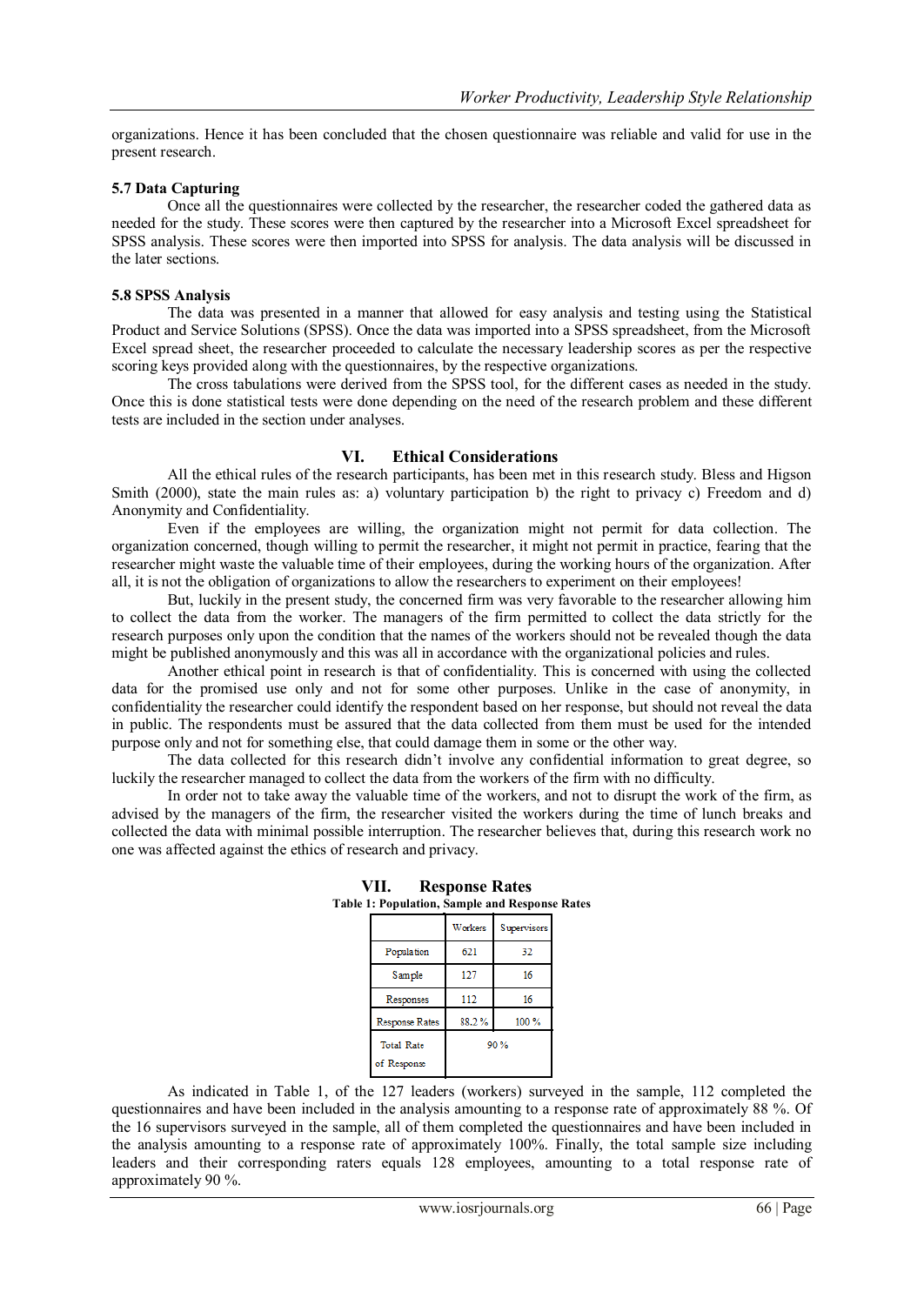# **VIII. Tests, Results**

This section includes the analysis and interpretations on the problem statements concerning this study. The research questions set forth for this study are to be answered based on the statistical tables and the relevant tests.

# **Question One**

**Q1 – There will be significant difference in the number of employees with their inherent leadership styles.**

|                         | Leadership styles |            |                   |                            |
|-------------------------|-------------------|------------|-------------------|----------------------------|
|                         | Autocratic        | democratic | Laissez-<br>faire | Total No.,<br>of employees |
| Number of<br>emp loyees | 12                | 70         | 30                | 112                        |

**Table 2: Number of employees -vs- Leadership Styles ~ Cross tabulation**

The table presented above states that among the sample studied the employees with democratic leadership traits are more (70) compared to the other two. The Laissez-faire leadership traits occupy the second place with count of 30 employees and the autocratic leadership style occupies the end position with 12 employees. From this we can conclude that there is significant variance in the leadership styles exhibited by different employees in the firm, with most of them favoring the democratic leadership style.

### **Question Two**

#### **Q2 – There is significant relation between the worker's performance and leadership style**

|             |                     | Performance | autocratic | Democratic | Leisezfair |
|-------------|---------------------|-------------|------------|------------|------------|
| Performance | Pearson Correlation |             |            |            |            |
|             | $Sig. (2-tailed)$   |             |            |            |            |
|             | N                   |             |            |            |            |
| autocratic  | Pearson Correlation | $.215^{*}$  |            |            |            |
|             | $Sig. (2-tailed)$   | .023        |            |            |            |
|             | N                   | 112         |            |            |            |
| Democratic  | Pearson Correlation | $.243$ **   | $.285***$  |            |            |
|             | $Sig. (2-tailed)$   | .010        | .002       |            |            |
|             | N                   | 112         | 112        |            |            |
| Leisezfair  | Pearson Correlation | .154        | .110       | $.280**$   |            |
|             | $Sig. (2-tailed)$   | .105        | .250       | .003       |            |
|             | N                   | 112         | 112        | 112        |            |

#### **Table 3: Pearson Correlations - Sig. (2-tailed)**

\*. Correlation is significant at the 0.05 level (2-tailed).

\*\*. Correlation is significant at the 0.01 level (2-tailed).

(Performance –vs- autocratic 0.05 level of significant, Performance –vs- Democratic 0.01 level of significant, Performance –vs- Laissez-faire not significant at any level)

The table 3 revels that the performance and the autocratic style are at 0.05 level of significant, performance of the workers and the democratic style are at 0.01 level of significant. Finally, the performance of the workers and the laissez-faire style of leadership are the very least significant or even no significant as the statistical results are revealing.

Along with the above test, from the below statistical tests too, the study concludes that the people with different performances indeed exhibit different leadership styles. The more a person is productive his style of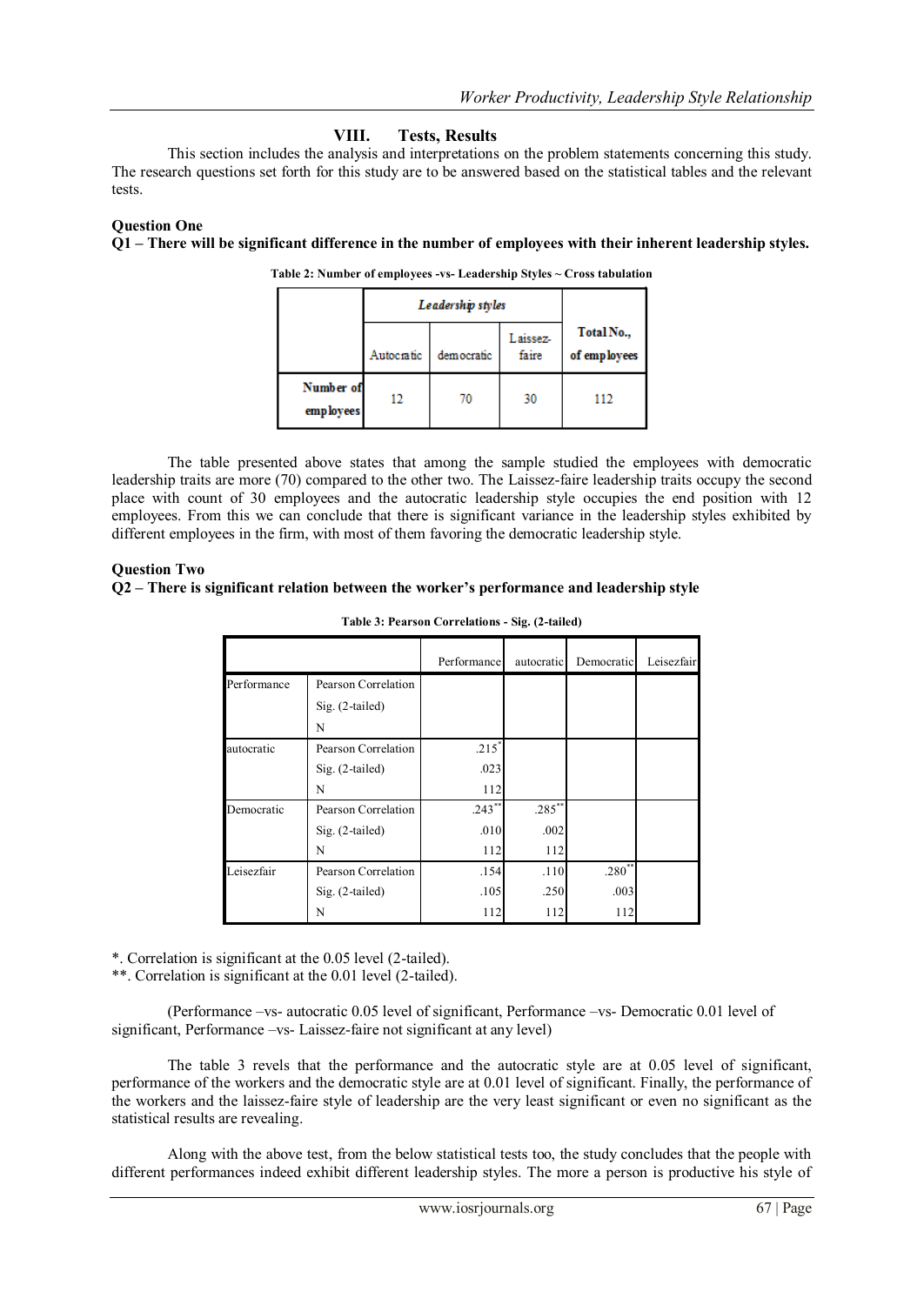leadership tends toward the autocratic and the least productive employees are found to incline toward the laissez-faire leadership style and the average productive employees come in between these two.

| $-$ 0.0 $-$ 0.0 $-$ 0.0 $-$ 0.0 $-$ 0.0 $-$ 0.0 $-$ 0.0 $-$ 0.0 $-$ 0.0 $-$ 0.0 $-$ 0.0 $-$ 0.0 $-$ 0.0 $-$ 0.0 $-$ 0.0 $-$ 0.0 $-$ 0.0 $-$ 0.0 $-$ 0.0 $-$ 0.0 $-$ 0.0 $-$ 0.0 $-$ 0.0 $-$ 0.0 $-$ 0.0 $-$ 0.0 $-$ 0.0 $-$ 0 |             |                      |        |      |       |
|-------------------------------------------------------------------------------------------------------------------------------------------------------------------------------------------------------------------------------|-------------|----------------------|--------|------|-------|
|                                                                                                                                                                                                                               |             | Level of Performance |        |      |       |
|                                                                                                                                                                                                                               |             | Low                  | Medium | High | Total |
| <b>Styles</b>                                                                                                                                                                                                                 | Autocratic  |                      |        |      |       |
|                                                                                                                                                                                                                               | democratic  | 16                   | 22     | 32   | 70    |
|                                                                                                                                                                                                                               | Leizez-fair |                      | q      | 13   | 30    |
| Total                                                                                                                                                                                                                         |             | 26                   | 34     | 52   | 112   |

#### **Table 4: Chi-square Test Statistics - Cross tabulation**

| <b>Table 5: Leadership styles</b> |            |            |          |
|-----------------------------------|------------|------------|----------|
|                                   | Observed N | Expected N | Residual |
| Autocratic                        | 12         | 37.3       | $-25.3$  |
| Democratic                        | 70         | 37.3       | 32.7     |
| Leizezfair                        | 30         | 37.3       | $-7.3$   |
| Total                             | 112.       |            |          |

| <b>Table 6: Performance</b> |            |            |          |  |
|-----------------------------|------------|------------|----------|--|
|                             | Observed N | Expected N | Residual |  |
| $_{\text{row}}$             | 26         | 37.3       | $-11.3$  |  |
| Medium                      | 34         | 37.3       | $-3.3$   |  |
| High                        | 52         | 37.3       | 14.7     |  |
| Total                       | 112        |            |          |  |

# **Table 7: Chi-square Test Statistics** Leadership styles Performance  $Chi-Square$  47.214 9.500 df  $2$  2 Asymp. Sig.  $\begin{array}{ccc} 0.00 & 0.00 \\ 0.00 & 0.09 \end{array}$

**a - 0 cells (0%) have expected frequencies less than 5. The minimum expected cell frequency is 37.3. Significant at 0.01 Level**

The study reveals that the – the leadership styles of the workers indeed are dependent on the employee' performance, more productive the employee is – the more the autocratic the employee is.

#### **IX. Findings of the Study**

Based on the statistical tests and cross tabulations the findings of this research study are as follows. 1) This study states that all the three leadership styles are not equally present in the employees - inherently. The more dominant one is found to be the democratic leadership style; the autocratic style comes next and at the last place comes the laissez-faire leadership. 2) The study proves that people with different productivity levels indeed exhibit different leadership styles. 3) The best performing workers are found to exhibit the autocratic style and the least performing are found to the laissez-fair leaders and average performance is exhibited by the democratic leaders. 4) This study proves that – with increasing performance the leadership style of the worker tends more towards the autocratic style of leadership. In other words, the study implies that more productive workers are more assertive in nature and this finding on the laborers might not be true in the case of white color employees.

#### **X. Discussions**

The good news is that that are no contradicting findings out of this study and all the finding are in congruent with the established facts on leadership and performance. A) This study has concluded that all the inherent leadership styles are not equally present in the employees, investigated. The democratic leadership style is more dominant among the employees, the autocratic style comes next and the Laissez-faire leadership is exhibited by least number of employees. The modern psychology says that, certain traits or customs followed in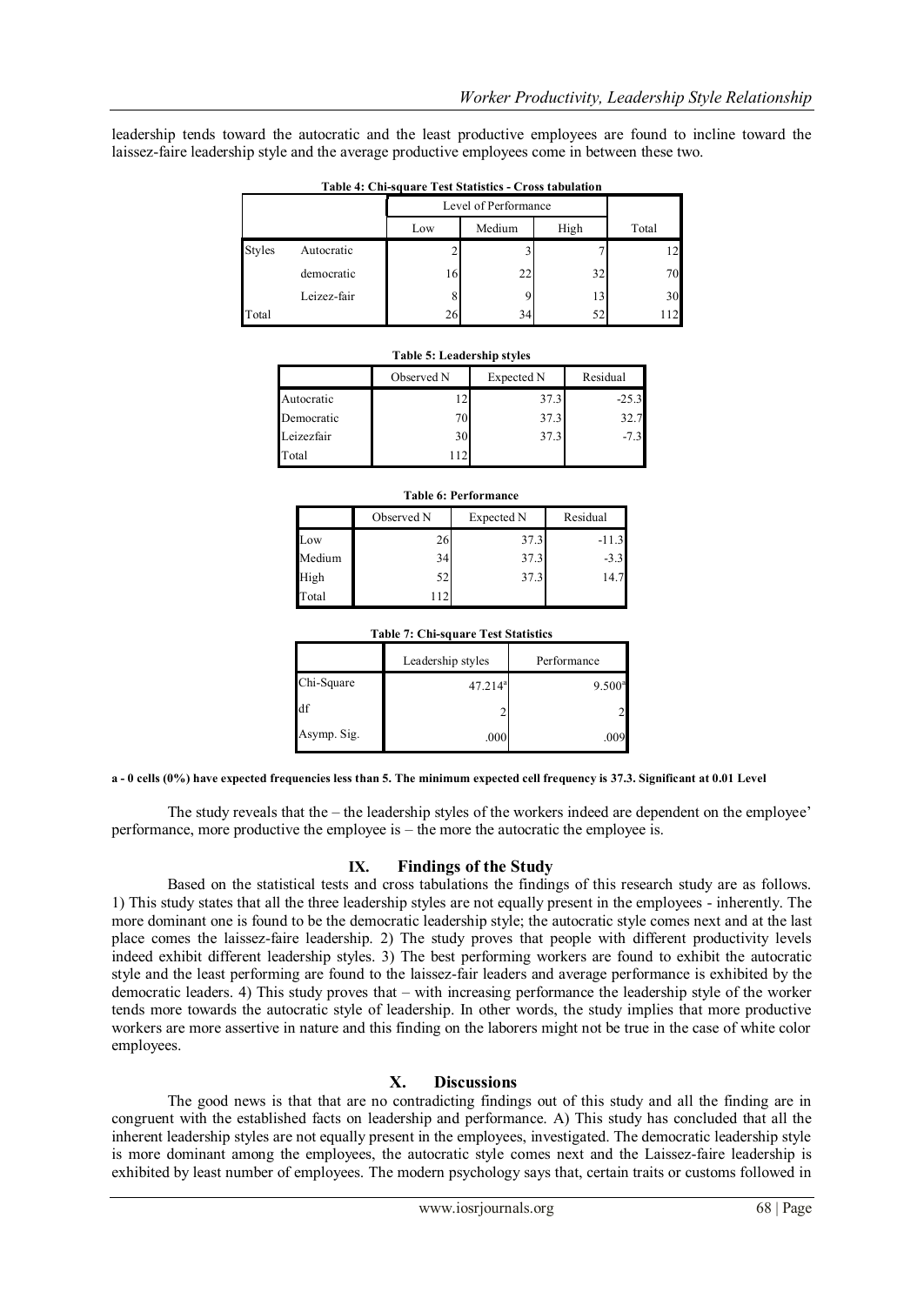the group or by the leaders of the group will be easily acquired by the group members. The above finding is in conformity with this sociological principal and as India a democratic country, the citizens of India will naturally get the democratic traits. Hence, it is no wonder that the employees studied in this research too, are inclined more towards the democratic style of leadership. This finding is in agreement with the findings (2010) of Gholamreza Taleghani, Davood Salmani and Ali Taatian, based on their study on the leadership styles survey in different cultures. The study of Javed Sawati, Saeed Anwar, Iqbal Majoka (2013) is also in agreement with the finding of this study. B) Another finding of this study says that – people with different productivity levels indeed exhibit different leadership styles. This is in agreement with the studies of - Golden and Dornheim (1998), Stein and Book (2000 ] and Yukl, (1998) apart from many others. C) This study proved that autocratic people indeed are more productive and this is in perfect agreement with the theories of leadership and example with the findings of the research study by Adeyemi (2010).

### **XI. Limitations of the Study**

Any research study will have its own limitations and this one is no exception, the limitations of this research study include: 1) only a sample is studied and not all the workers were studied in this research. 2) Only the select firm and not all other firms and industries were examined for this study. 3) The study is limited is geographically confined to a particular place. 4) Only a select few and not all leadership styles were examined in this study 5) in any research study the finance is the main financial constraint, the easily available questionnaires are used for this study. The leadership questionnaire and the performance questionnaire used in this study are the free versions available on-line. The other complex questionnaires are costly to purchase. So, the questionnaires used might have some inherent in-efficiencies. 6) Hence, the research results might not be the general results and more over these results from the workers need not be true in the case of white color employees and it needs to be researched over further.

#### **XII. Conclusions**

The study concludes that the performances of the workers indeed are related to their leadership styles in a linear away. The best performing workers are found to exhibit the autocratic style; the least performers are found to exhibit the laissez-faire style of leadership and the average performers are inclined toward the democratic style. Thus this study proves that the performance, aggressiveness and leadership traits of the workers are indeed connected in a linear way, more the performance of a worker more is the aggressiveness and the exhibition of authority as well.

#### **References**

- [1]. Adeyemi, T.O., 2004. Educational Administration An Introduction. Greenline Publishers. Ado-Ekiti.
- [2]. Adeyemi, T.O. (2011), "Principals" Leadership Styles and Teachers" Job Performance in Senior Secondary Schools in Ondo State, Nigeria", Current Research Journal of Economic Theory, vol. 3, no. 3, pp. 84-92.
- [3]. Adepoju, T.L., 1996. The factors militating against effective planning and implementation of educational policies in Nigeria. A paper presented at the WAEC monthly seminar, WAEC National Secretariat Yaba, Lagos, Feb. 28.
- [4]. Akintunde, P. G. (2001) Administration and Organization of Agricultural Education Programmes in Nigeria. Ibadan: Yew Printers.
- [5]. Andrew J. Dubrin, (2009), Leadership: Research Findings, Practice and Skills, 5 Ed, Houghton Mufiilin co., Boston, USA.<br>[6]. Bless. C and Higson-Smith. C (2000), Fundamentals of Social Research Methods (3ed.), Lusaka,
- [6]. Bless. C and Higson-Smith. C (2000), Fundamentals of Social Research Methods (3ed.), Lusaka, Juta Education (Pvt) Ltd.
- [7]. Bolarinwa. 2002. "Motivation and Teachers Job Performance in Secondary Schools in Lokoja Local Governemnt Area of Kogi State" An Unpublished M. Ed. Thesis University of Ado-Ekiti.
- [8]. Golden, C.J. and Dornheim, L. 1998. "Development And Validation Of A Measure Of Emotional Intelligence", Personality and Individual Differences, 25: 167-177.
- [9]. Goldring, E.B. and F.R. Sharon, 1993. Principals of Dynamic Schools Newbury Park. Corwin, CA. [10]. Heenan D.A. and W. Bennis, 1999. Co-leaders, The power of Great Partnership. John Wiley & Son
- Heenan D.A. and W. Bennis, 1999. Co-leaders, The power of Great Partnership. John Wiley & Sons, New York
- 
- [11]. Horine, L. (2009) Administration of Agricultural Education Programme USA: McGraw Hill. Hoy, N.K. and C.G. Miskel, 1992. Educational Administration. Theory, Research and Practice. 2<sup>nd</sup> Ed,. Randam House, New York, pp: 22.
- [13]. Ibrahim, Ali S. and Al-Taneiji, Shaikah, (2013), "Principal leadership style, school performance, and principal effectiveness in Dubai schools", International Journal of Research Studies in Education, Vol. 2 , No. 1, pp. 41-54, DOI: 10.5861/ijrse.2012.86
- [14]. John, C.M., 2002. Million leaders Mandate. Notebook one. Equip Publishers, America.
- [15]. Liberman, A., F. Beverly and L. Alexander, 1994. A Culture in the Making: Leadership in Learner-Centred Schools. National Centre for Restructuring Education, New York.
- [16]. Mayer, J.D., Salovey, P. And Caruso, D. 2000. "Emotional Intelligence Meets Traditional Standards For Intelligence", Intelligence, 27(4): 267-298.
- [17]. McNamara, C. (2009) Overview of Leadership in Organization: Nut-and-Bolts Guide to Leadership and Supervision. New York: Harper and Row Publishers.
- [18]. Mouton, J.S. and R.R. Black, 1994. Synergogy. San Francisco, Jossey Base. Olaniyan, A.O., 1999. Principal Preparation, Selection and Leadership Roles, Teachers and Teaching in Nigeria. Benin Festa Press Ltd., pp: 73-88
- [19]. Oladipo K. S, Daskareem V. E, Salami D.K and Mohammed A., 2013, "Relationship Between Employee Performance, Leadership Styles and Emotional Intelligence in an Organization", Iosr Journal Of Humanities And Social Science, V. 8, No. 2, Pp.53
- [20]. Paulus, P.B., Seta, C.E. and Baron, R.A. 1996. Effective Human Relations: A Guide To Peopleat Work (3rd Edition). Boston: Prentice-Hall.